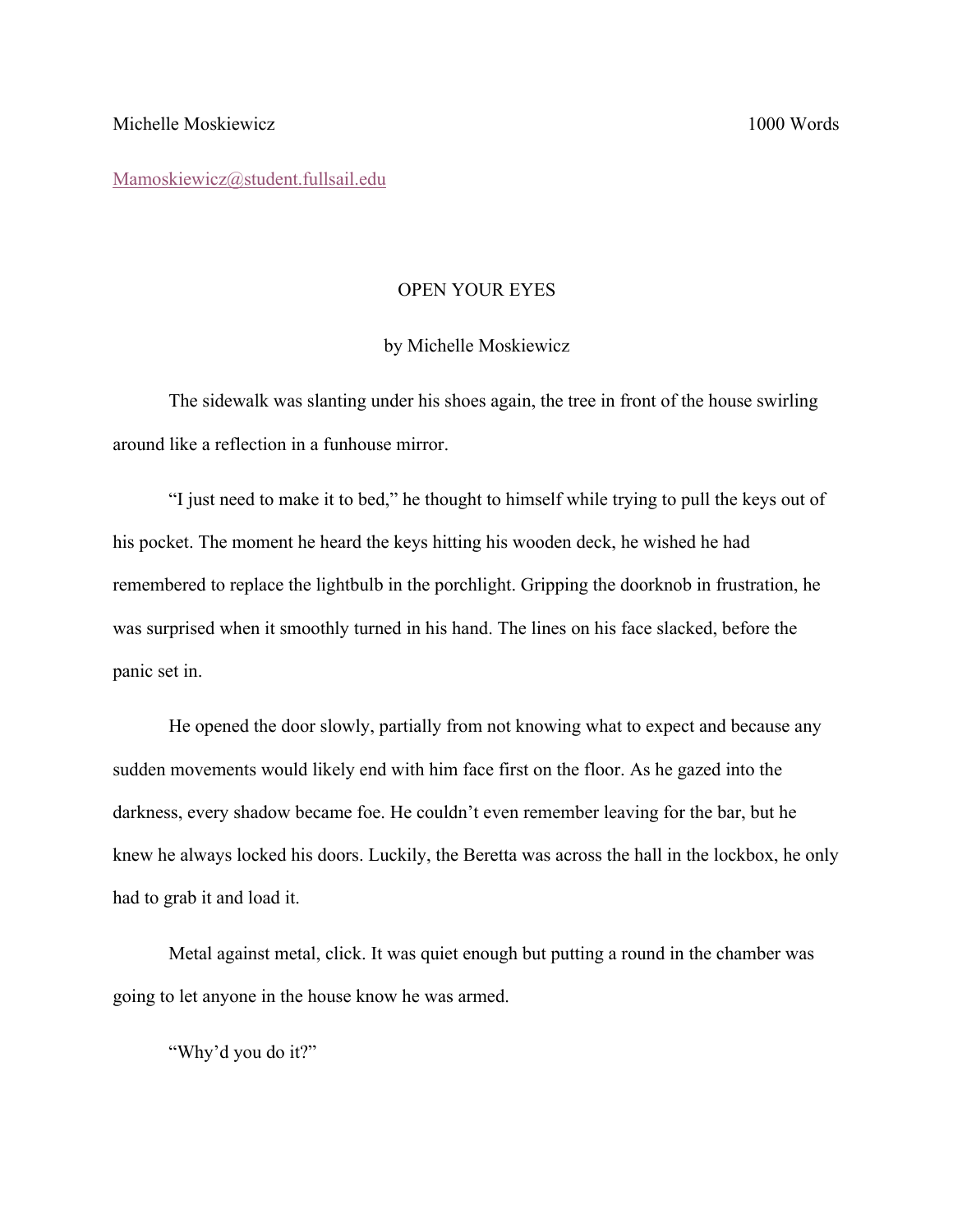The voice. On wobbly legs, he spun around and was face to chest with the impossible. "How did you get here? What are you even doing here? You're dead. I saw you die, Bradley."

There Specialist Bradley stood, wearing the same uniform he died in. Still covered in his blood. "Damnit, Gray. Why'd you do it?" There was a pain in his words that hit Gray like a cold wind.

"Bradley, I told you, I tried. I swear I tried!"

The Jim Beam on his breath stung his nose. His words were coming out gravely and he could feel the pressure of tears behind his eyes. "I did everything I could for you on that MEDEVAC. We just couldn't get out of there fast enough."

"You lived, and this is how you repay us?"

Gray squeezed his eyes shut. In the hundreds of times that he'd seen ghosts of the ones he couldn't save, Bradley had never been one of them. When Gray opened his eyes, Bradley was gone. Usually, they didn't leave so quickly. The ghosts, or "his demons" as he'd come to affectionately call them liked to stick around until he was curled up in a ball, screaming into the night.

The floorboards beneath his feet creaked as he made his way to the freezer for his whiskey. Laying the Beretta on top of his school papers, he took a swig right from the frost covered glass bottle. Last night's demon had been the last death before he finally decided he'd had it with the Army and wanted to become a Physician's Assistant. Less stupid rules, less running, and less death. The kid from last night was barely old enough to have to shave his face, but Gray vividly saw where the shooter had caught him right in the throat with his pop shot. Blood poured from the wound every time his heart was supposed to beat.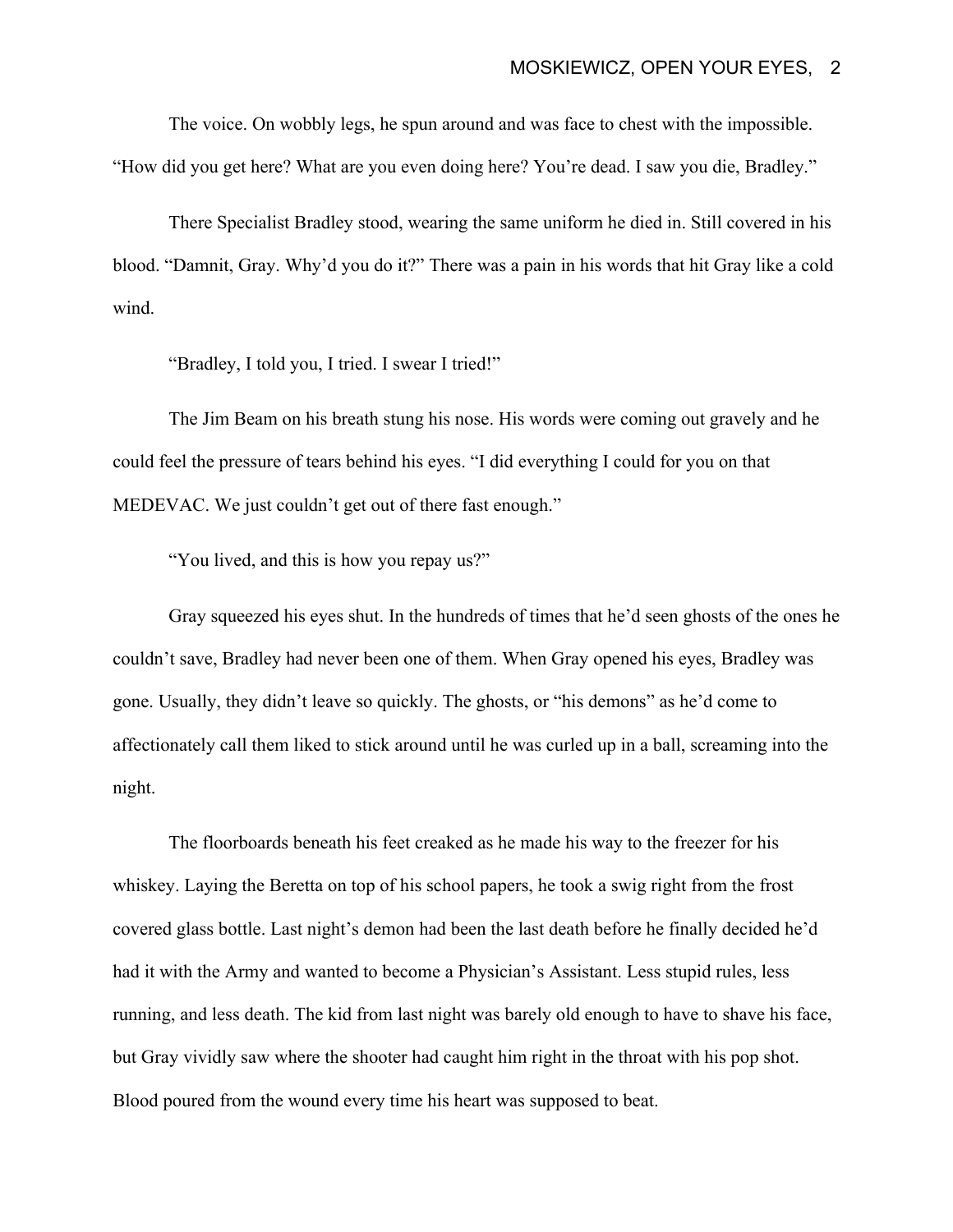He had sat in Gray's room for hours calling for 'Mama' in an accent that could only suggest he was a good 'ol boy from the deep south woods. Eventually, Gray gave up on studying and began drinking. It usually numbed the pain and helped drown the voices out when they started blaming him for their deaths. Drinking simply made this boy's voice louder. Jacobson. That was his name. With a hole in his throat, thick blood pouring everywhere, he began clawing at Gray's legs begging to be saved.

Sirens in the distance jerked Gray out of last night's memory and brought him back to the present. There were footsteps echoing from the second floor and he guessed it had something to do with the unlocked door. He reached out for the pistol, but it wasn't where he'd left it. No matter, he'd have to use the bottle as a weapon.

Gray stepped towards the stairs, but not wanting to alert the intruder, he made his steps as slow and precise as possible.

"You need to open your eyes."

"Damnit Bradley," Gray snarled in a hushed tone, "Get lost. I don't have time to do this right now."

"You've got all the time in the world."

Gray looked back behind him, wondering what Bradley was getting at, but the only thing he found was dark space. Out of nowhere, whoever it was in the house came barreling through and pounding down the stairs. Even in the darkness, his face looked vaguely familiar, maybe a neighbor. Not being sure, without his pistol, and still reeling from the activities earlier in the night, Gray decided to just see what the guy stole and call the cops.